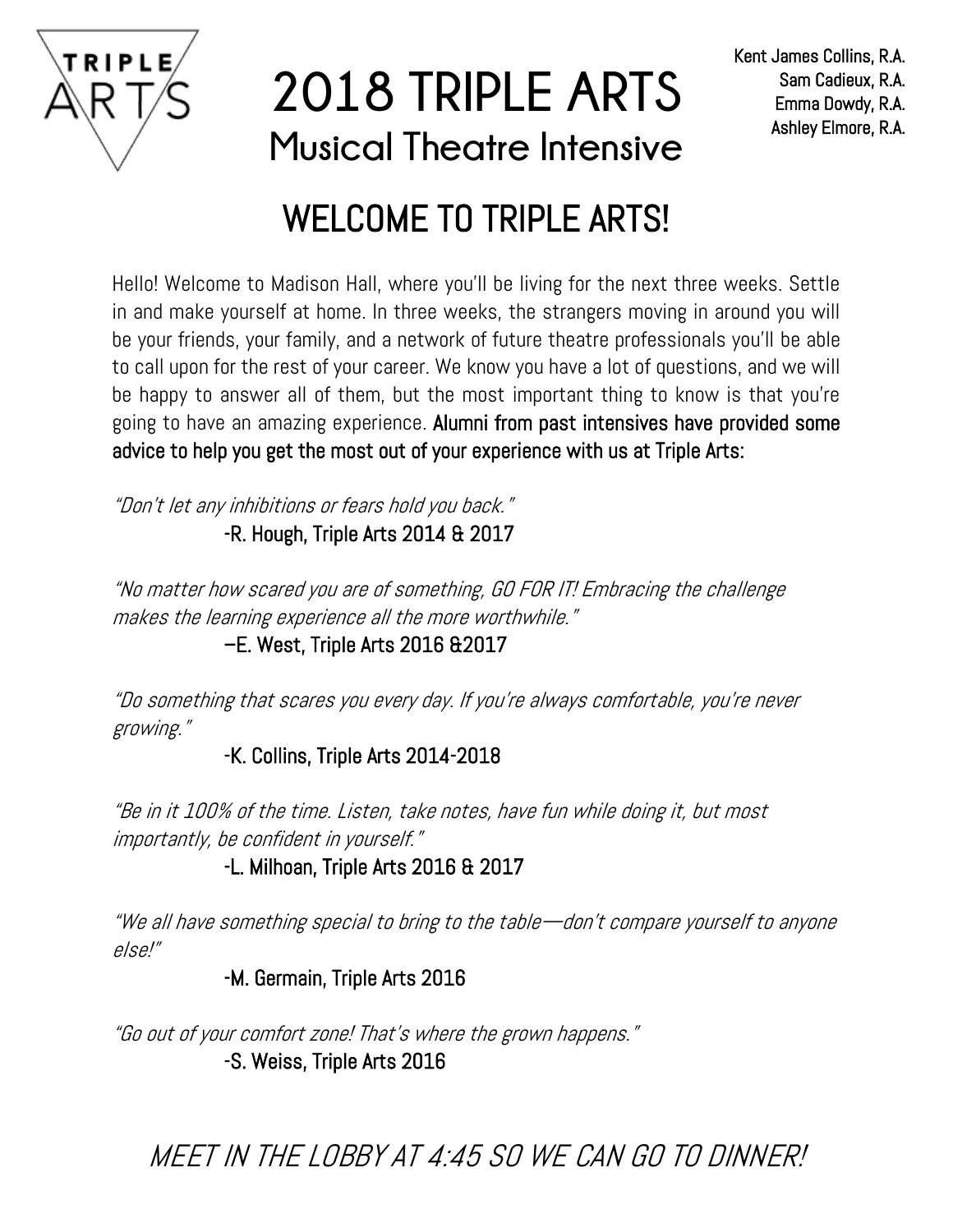

# **2018 TRIPLE ARTS Musical Theatre Intensive**

## PRODUCTION CALENDAR

| <b>SUNDAY</b>                                  | <b>MONDAY</b>                                    | <b>TUESDAY</b>              | <b>WEDNESDAY</b>            | <b>THURSDAY</b>                              | <b>FRIDAY</b>                                      | <b>SATURDAY</b>                                     |
|------------------------------------------------|--------------------------------------------------|-----------------------------|-----------------------------|----------------------------------------------|----------------------------------------------------|-----------------------------------------------------|
| July 15**                                      | July 16**                                        | July 17**                   | July 18**                   | July 19**                                    | July 20**                                          | July 21**                                           |
| Check In 2p-5p<br>Dinner 5p<br>Meet & Greet 7p | Class/Rehearsal<br>$9a-10p$                      | Class/Rehearsal<br>$9a-10p$ | Class/Rehearsal<br>$9a-10p$ | Class/Rehearsal<br>$9a-10p$                  | Class/Rehearsal<br>$9a-10p$                        | Class/Rehearsal<br>$9a-10p$                         |
| July 22                                        | July 23                                          | July 24                     | July 25                     | July 26                                      | July 27                                            | July 28                                             |
| <b>Biltmore Field</b><br>Trip                  | Class/Rehearsal<br>$9a-10p$                      | Class/Rehearsal<br>$9a-10p$ | Class/Rehearsal<br>$9a-10p$ | Class/Rehearsal<br>$9a-10p$                  | Class/Rehearsal<br>$9a-10p$                        | Class/Rehearsal<br>$9a-10p$                         |
| July 29                                        | July 30                                          | July 31                     | August 1                    | August 2                                     | August 3                                           | August 4                                            |
| Class/Rehearsal<br>$9a-10p$                    | Class/Rehearsal<br>$9a-10p$                      | Class/Rehearsal<br>$9a-10p$ | Class/Rehearsal<br>$9a-10p$ | MOVE TO BARDO<br>Class/Rehearsal<br>$9a-10p$ | Rehearsal<br>$9a-5p$<br><b>Scene to Song</b><br>7p | Rehearsal<br>$9a-7p$<br><b>Final Showcase</b><br>8p |
| August 5                                       | ** SUUSI WILL TAKE PLACE JULY 15-21**            |                             |                             |                                              |                                                    |                                                     |
| Check Out                                      | DATES AND TIMES SUBJECT TO CHANGE<br>[7.15.2018] |                             |                             |                                              |                                                    |                                                     |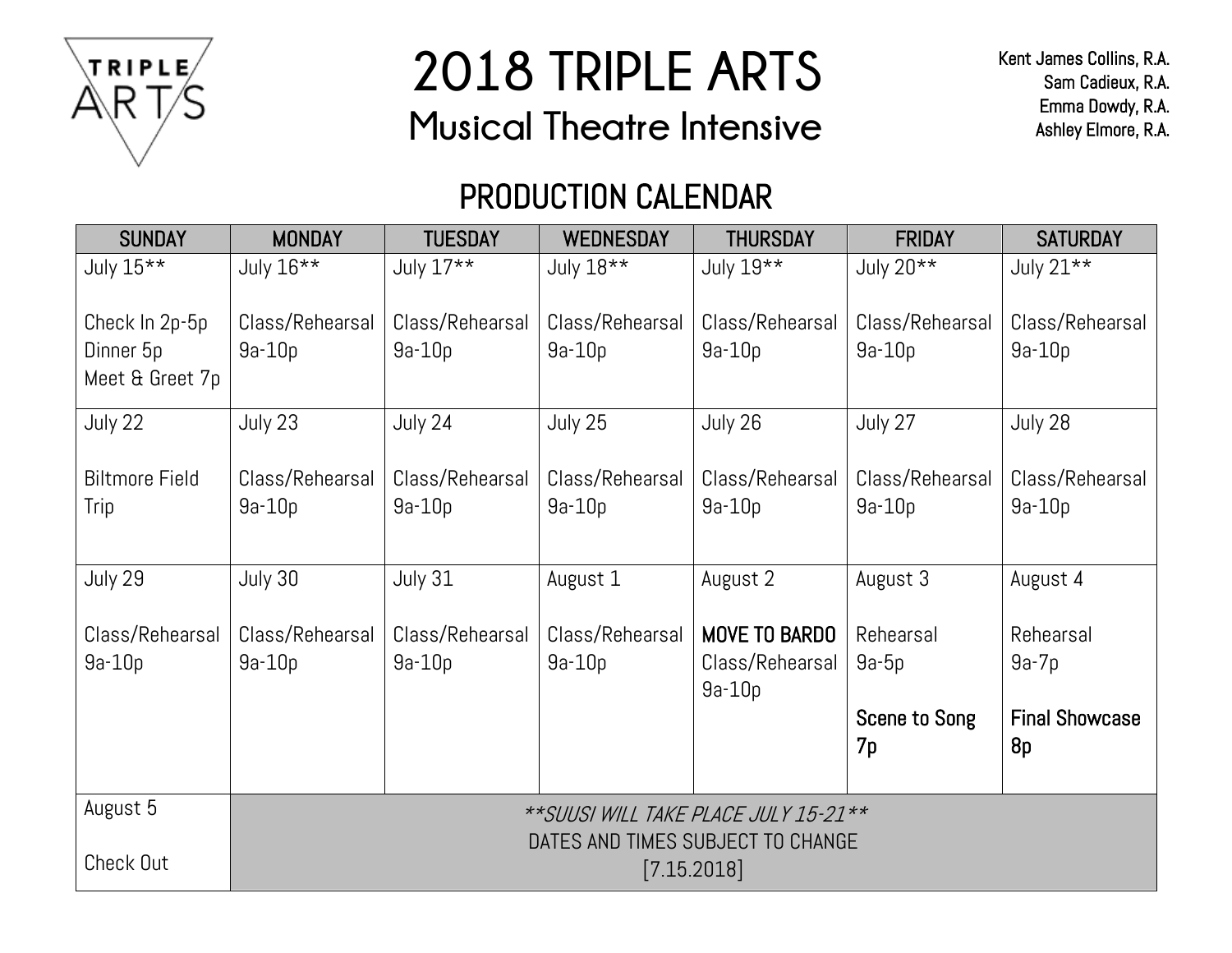